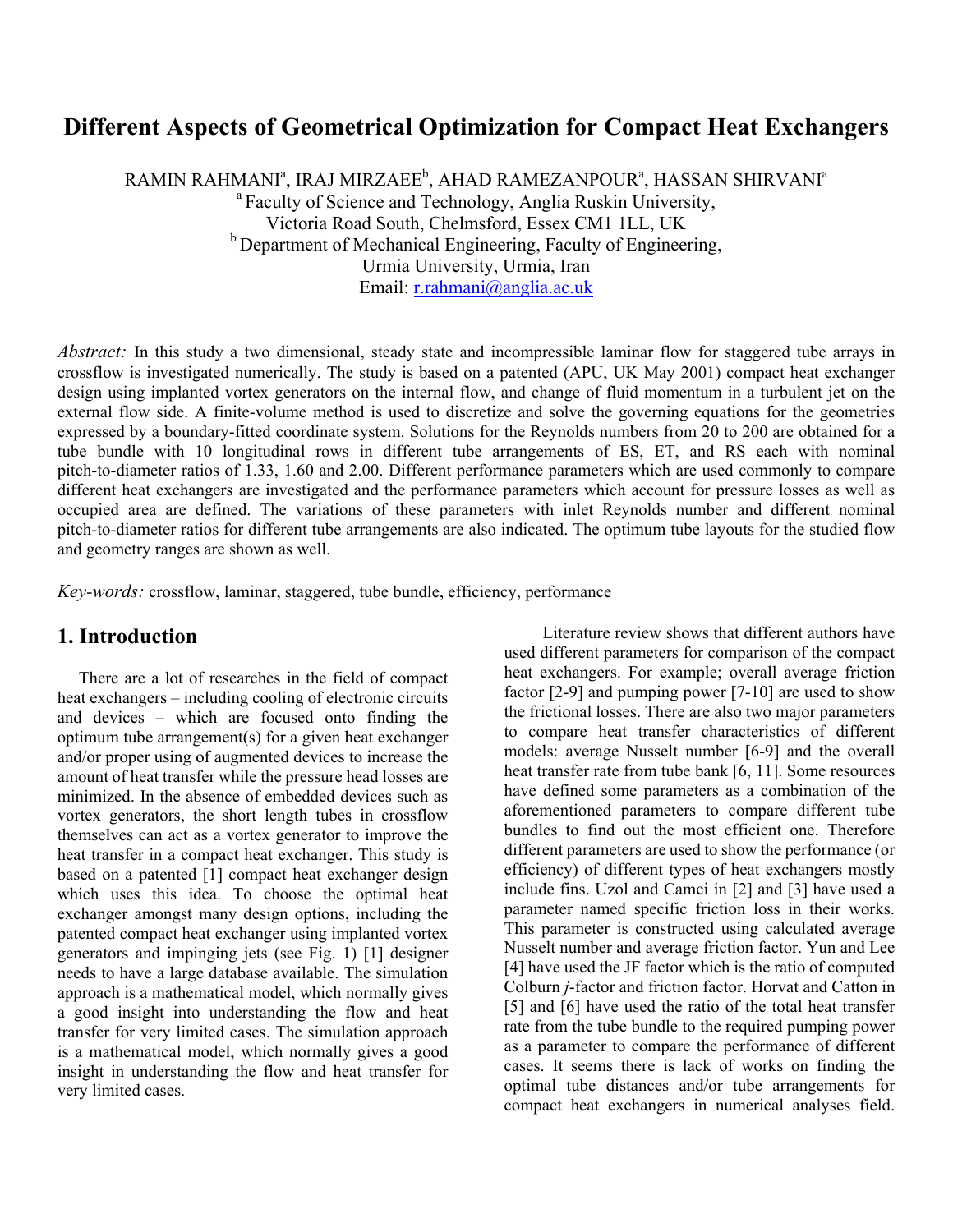Bejan uses different approaches to find the optimal spacing between tubes in a compact heat exchanger. Bejan *et al.* in [7], theoretically, numerically and experimentally studied how to select the spacing between horizontal cylinders in an array with laminar natural convection, such that the total heat transfer between the array and the ambient is maximized. They recommended some correlations for this aim and conclude that the optimal spacing is relatively insensitive to whether the cylinders are isothermal or with uniform heat flux. Furthermore he in [8] similar to [9] theoretically investigated, by the concept of scale analysis [10], the optimal spacing of cylinders in crossflow forced convection. He showed that the optimal spacing can be predicted based on a simple theory, so called the method of intersecting of asymptotes, and the ratio of optimum spacing to cylinder diameter is not a constant. In [11], Stanescu *et al.* continued [7] to forced convection. They considered a bundle of circular tubes with different spaces and Reynolds numbers. They theoretically showed that there is an optimum space between tubes (or pin fins). Moreover, they showed that the optimal spacing decreases as the free-stream velocity (or inlet Reynolds number) increases, and as the flow length of the array decreases. In [12] Fowler *et al*. continued their works in [11] and [7] to staggered plates in forced convection. They did the similar investigations on the plates.

 In this study it was attempted to investigate some tube bundle performance parameters for several staggered tube arrangements at different nominal pitch-to-diameter ratios when cooling flow passes with different inlet Reynolds numbers through tubes. It is attended, from the definition of performance parameters, to achieve a model which has the highest heat transfer rate while produces lowest or at least lower pressure drops in a rational range. Some parameters are defined to evaluate the bundle performance which will be considered here.



 Furthermore, it should be noted that in some cases we may need to have a model with highest heat transfer rate

and the space (volume) limitations are more considerable than pressure losses. This is true for confined heat exchanger with application in spacecraft or electronic cooling purposes. In these situations there must be a balance between pressure drops and occupied volume. Therefore, this type of performance evaluations is also considered here. To do this, three common staggered tube patterns in compact heat exchangers is selected: equal spacing (ES), equilateral triangle (ET), and rotated square (RS). These are shown in Fig. 2. Each of these patterns is considered at three different nominal pitch-to-diameter ratios of 1.33, 1.60 and 2.00.



Figure 2. Tube arrangements

 Table 1 gives a summary of transverse and longitudinal pitch-to-diameter ratios for the nominal pitch-to-diameter ratios of 1.33, 1.60, and 2.00 used for the three above different arrangements. It is also assumed that the passing fluid flows with inlet Reynolds number in the range of 20≤*Rein*≤200. This ensures that the laminar regime is dominated.

| Table 1. Summary of pitch-to-diameter ratios |      |      |      |        |        |        |  |  |
|----------------------------------------------|------|------|------|--------|--------|--------|--|--|
|                                              |      | ES   |      | ЕT     |        | RS     |  |  |
|                                              |      |      |      |        |        |        |  |  |
| 1.33                                         | 1.33 | 1.33 | 1.33 | 1.1518 | 1.8809 | 0.9405 |  |  |
| 1.60                                         | 1.60 | 1.60 | 1.60 | 1.3854 | 2.2627 | 1.1314 |  |  |
| 2.00                                         | 2.00 | 2.00 | 2.00 | 1.7320 | 28284  | 1.4142 |  |  |

 The results for the local values and variations of important flow and heat transfer parameters such as streamlines, isotherms, skin friction coefficient and local Nusselt number are recently investigated for the same geometries and Reynolds numbers by the authors [13-14]. In addition, the variations of some important parameters which are used here to define the performance parameters, have already been investigated and presented by authors [15-17]. For instance variations of friction factor  $(f_c)$ , average Nusselt number  $(Nu_{LM})$  and Colburn *j* factor with Reynolds number and nominal pitch-to-diameter ratio are shown in [15,16] or the variations of pumping power  $(W)$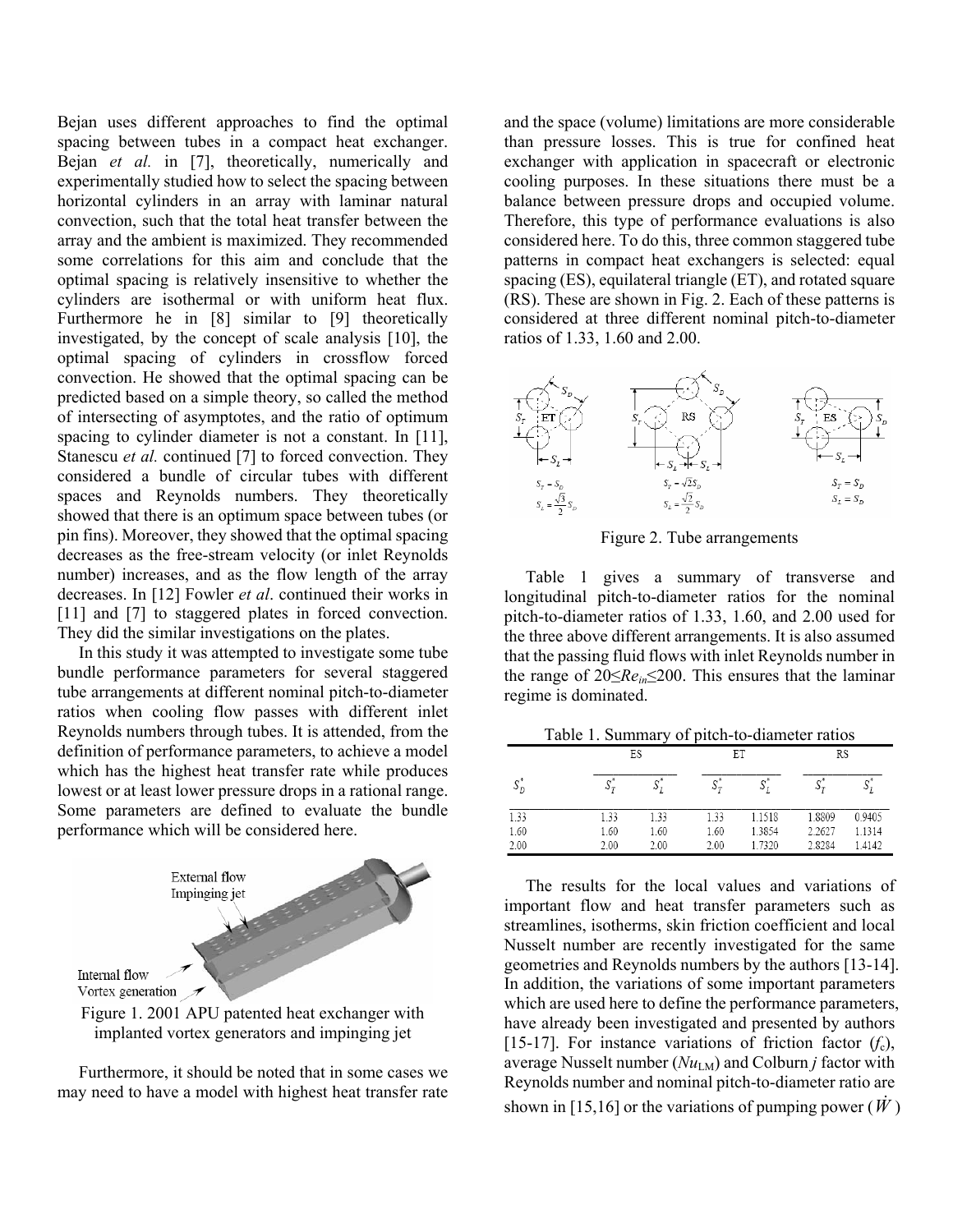and total heat transfer rate (*q*) are presented at [16,17]. In fact, this study is the continuation of the previous studies which mainly considers the performance parameters and their variations, i.e. the different performance parameters which will be discussed here are based on the aforementioned studied parameters.

# **2. Problem Description and Governing Equations**

 The convective heat transfer for fluid flow passing over the heated tube bundles with staggered tube arrangements is considered (see Fig. 3). The fluid flow is assumed to be two dimensional, steady, laminar and incompressible with constant properties. Due to the repeated condition in the *y-*direction, the solution domain is bounded by the inlet, the outlet, and by lines MN and KL as shown in Fig. 3. The MN and KL boundaries (top and bottom respectively) consist of arcs representing the solid surfaces of the tubes, and the symmetry planes where there are no tubes.



Figure 3. Staggered tube bank nomenclatures

The solution domain includes 10 longitudinal rows of tubes: 5 rows in top and 5 rows in bottom. The height of the solution domain is  $S_T/2$ . In order to decrease the effects of entrance and outlet regions, the dimensionless upstream and downstream lengths  $(L^*_{us}$  and  $L^*_{ds}$ , respectively) are assumed to be 5 and 40 respectively.

 The governing equations for conservation of mass, and momentum in two dimensional Cartesian coordinate system, with the assumptions mentioned previously, can be written as follows:

$$
\frac{\partial}{\partial x}(\rho u) + \frac{\partial}{\partial y}(\rho v) = 0 \tag{1}
$$

$$
\frac{\partial}{\partial x}(\rho uu) + \frac{\partial}{\partial y}(\rho vu) = -\frac{\partial p}{\partial x} + \frac{\partial}{\partial x}\left(\mu \frac{\partial u}{\partial x}\right) + \frac{\partial}{\partial y}\left(\mu \frac{\partial u}{\partial y}\right) (2)
$$

$$
\frac{\partial}{\partial x}(\rho uv) + \frac{\partial}{\partial y}(\rho vv) = -\frac{\partial p}{\partial y} + \frac{\partial}{\partial x}\left(\mu \frac{\partial v}{\partial x}\right) + \frac{\partial}{\partial y}\left(\mu \frac{\partial v}{\partial y}\right)
$$
 (3)

$$
\frac{\partial}{\partial x} \left( \rho u c_p T \right) + \frac{\partial}{\partial y} \left( \rho v c_p T \right) = \frac{\partial}{\partial x} \left( k \frac{\partial T}{\partial x} \right) + \frac{\partial}{\partial y} \left( k \frac{\partial T}{\partial y} \right) (4)
$$

Equations (1)- (4) represent the conservation of mass, *x*and *y*-direction momenta, and energy, respectively. The velocity components in the *x*- and *y*-directions (*u* and *v*), pressure (*p*), and temperature (*T*) are dependent variables.

 Boundary conditions prescribed for these variables are summarized in Table 2.

|  | Table 2. Summary of boundary conditions for $u$ , $v$ , and $T$ |  |  |
|--|-----------------------------------------------------------------|--|--|
|  |                                                                 |  |  |

|                                                |                               | $\mathbf{v}$ |                               |
|------------------------------------------------|-------------------------------|--------------|-------------------------------|
| <i>Inlet</i> ( $x = 0$ )                       | $u = u_{in}$                  | $v = 0$      | $T=T_{in}$                    |
| <i>Exit</i> ( $x = L_{us} + L_{tb} + L_{ds}$ ) | $\partial u / \partial x = 0$ | $v = 0$      | $\partial T / \partial x = 0$ |
| Symmetry                                       | $\partial u / \partial y = 0$ | $v = 0$      | $\partial T / \partial y = 0$ |
| Tube Surface                                   | $u = 0$                       | $v = 0$      | $T = T_{\rm w}$               |

# **3. Numerical Method and Grid Generation**

 A finite-volume method described by Patankar [18] with cooperation of the SIMPLE algorithm for pressure correction was applied to discretize and solve the governing equations. A first-order upwind scheme is employed for all scalar transport equations and the second-order damping scheme is used in the domains with high gradients of physical properties.

 The computational domain was divided into three sub-domains: inlet domain, internal (or main) domain, and outlet domain, as shown in Fig. 3. The quadrilateral-shaped control volumes were obtained by generating an unstructured grid distribution on each domain.

 The grid independence test was performed by changing the number of grids with different expansion and contraction factors. It was found that the more grid refinement does not affect considerably the results. Convergence was declared when the normalized maximum RMS (root mean square) values were less than  $1\times10^{-12}$  for *u*, *v*, and *p* and less than  $1\times10^{-15}$  for *T*.

 The computational procedure was carried out for all possible combinations of arrangements, Reynolds numbers, and pitch-to-diameter ratios. The computational model is validated using available experimental data from Nishimura [19].

 Figure 4 shows the variation of the skin-friction coefficient for ES arrangement with *θ* for *Rein*=54 and  $S_{D}^{*}$ =2.0. As it can be seen, there is a good agreement between the computed results and experiment.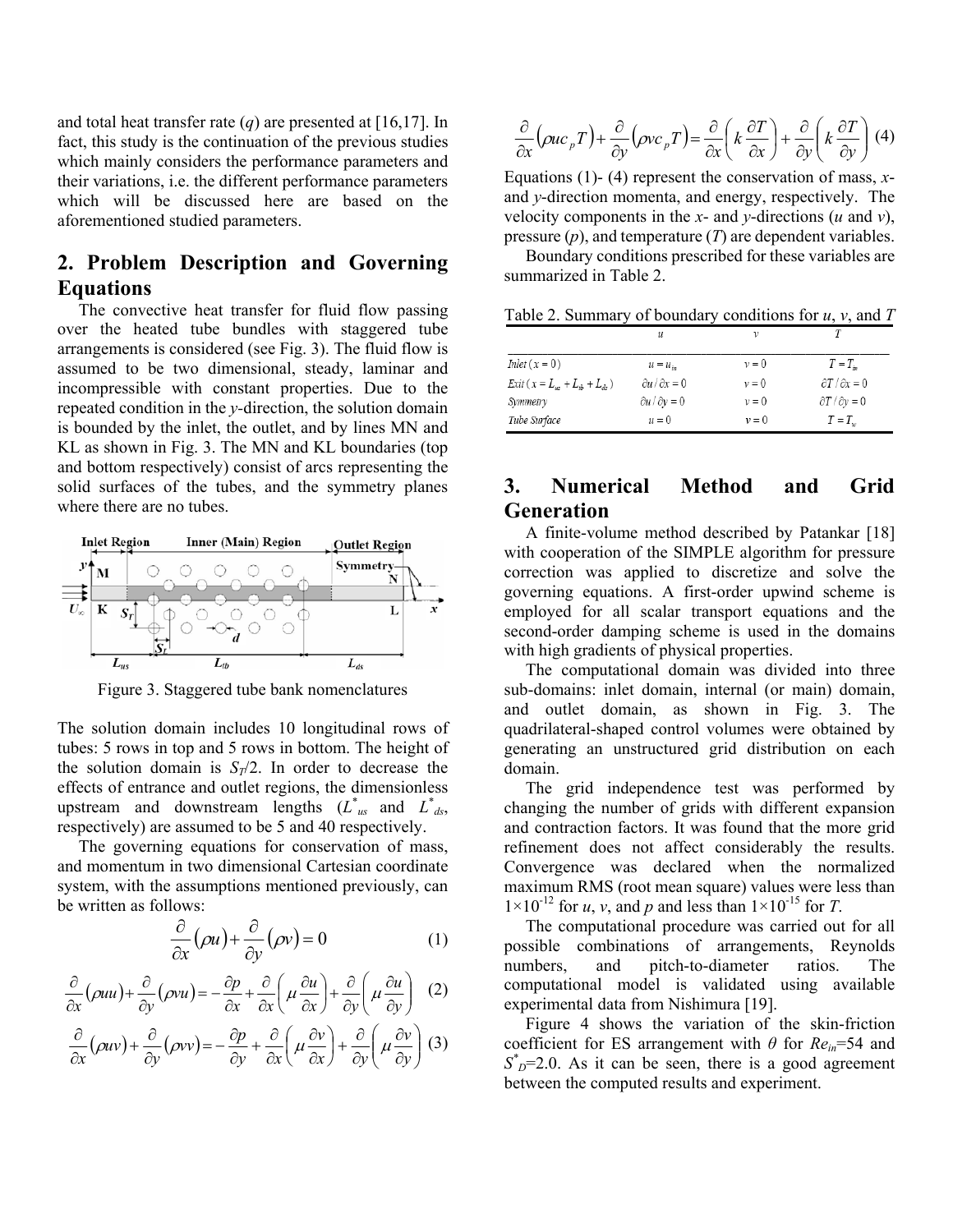

Figure 4. Comparison between the computed and experimental results in a bundle with an ES arrangement at  $Re_{in} = 54$  with  $S_{D}^{*}=2.0$ 

## **4. Results and Discussion**

 In this section variations of a series of defined performance parameters with the geometrical parameter called dimensionless nominal pitch-to-diameter ratio will be presented in order to specify appropriated optimization parameters regarding to a particular demand. The graphs will be sketched to show the variations of these parameters versus nominal pitch-to-diameter ratio when arrangements as well as inlet Reynolds number differ.

#### **4.1 Specific Nusselt Number (**ε**)**

 This is a parameter to compare the performance of different models used by Uzol and Camci in [2] and [3] considering both the heat transfer enhancement and the pressure loss characteristics at different Reynolds numbers. This parameter in [2] has been called the "specific friction loss" and is defined as

$$
\varepsilon_f = \frac{f_c}{Nu_{av}}\tag{5}
$$

This parameter basically is an indication of the pressure loss levels for each model in order to achieve same amount of heat transfer capability on the wall inside the wake. But at this study we have used the reverse ratio of this parameter and named it *ε*, the specific Nusselt number,

$$
\varepsilon = \frac{Nu_{LM}}{f_c} \tag{6}
$$

In the equations above,  $f_c$  is overall pressure drop factor or in other words average friction factor and is defined by equation below [13]

$$
f_c = \frac{(p_{in} - p_{out})}{2\rho(V_{in})^2 N_L}
$$
 (7)

where  $N_L$ , the number of tube rows, was taken as 10.



Figure 5. Variations of *ε* versus *S\* <sup>D</sup>* for various inlet Reynolds numbers at different arrangements: (a) ES arrangement; (b) ET arrangement; (c) RS arrangement.

The average Nusselt number,  $Nu<sub>LM</sub>$ , is based on the total rate of heat transfer and a log-mean temperature difference can be defined by [13]

$$
Nu_{LM} = \frac{hD}{k} = \frac{q}{A_s \Delta T_{LM}} \frac{D}{k}
$$
 (8)

where  $q$  is the total rate of heat transfer to the fluid and  $A_s$ is the total surface area of tubes exposed to the fluid in the solution domain. The log-mean temperature difference was defined by [13]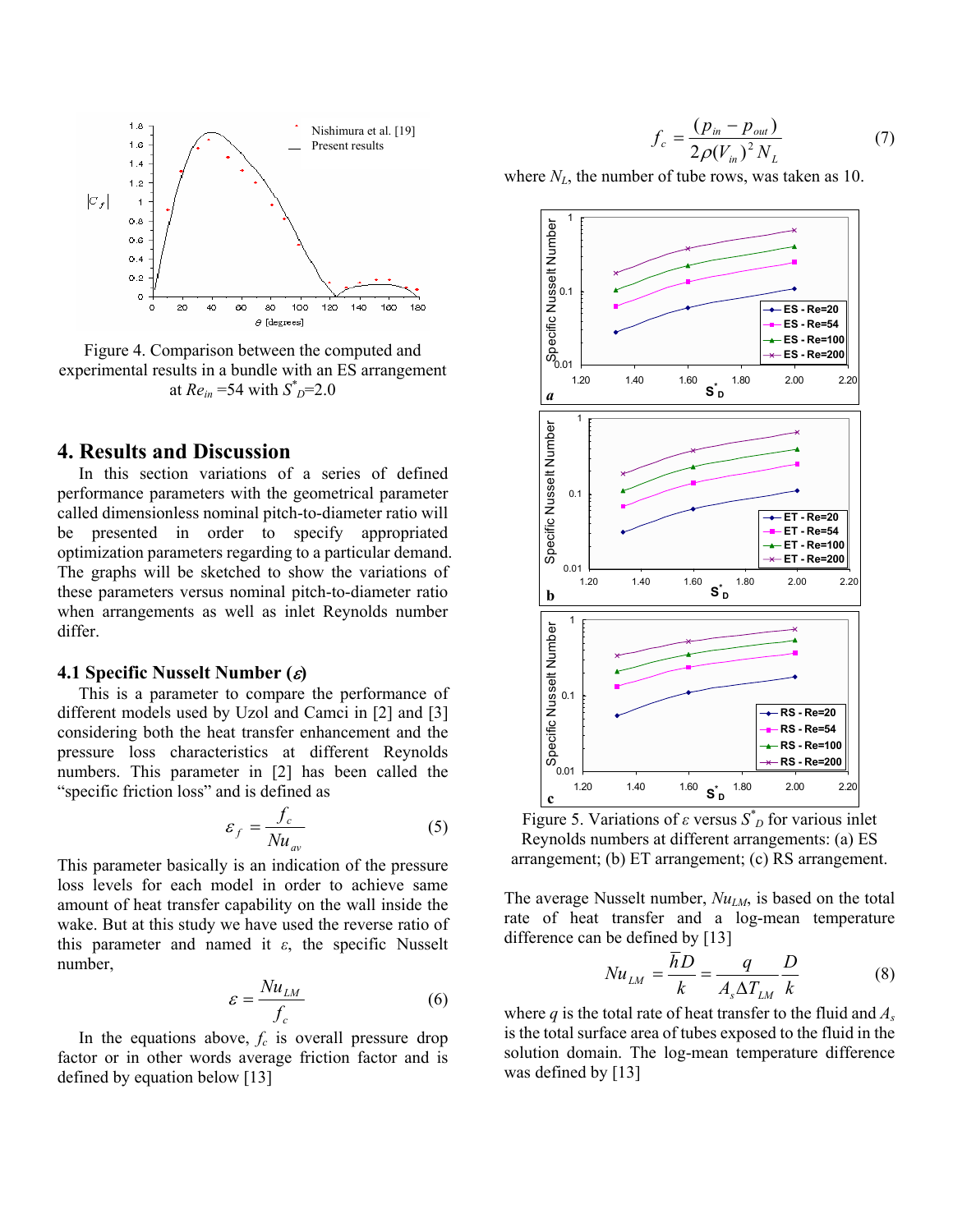$$
\Delta T_{LM} = \frac{(T_w - T_{in}) - (T_w - T_{out})}{\ln[(T_w - T_{in})/(T_w - T_{out})]}
$$
(9)

 The total heat transfer rate was calculated as either the integration of  $q''_w$  over all the tube surface area or as the total change in the fluid enthalpy between the inlet and the outlet.

 The results are shown in Fig. 5. The values of both of  $Nu<sub>LM</sub>$  and  $f_c$  decrease with increasing of nominal pitch-to-diameter ratio [15, 16]. However, their ratio shows a reverse trend here. Increasing of Reynolds number at the same nominal pitch increases the specific Nusselt number. The curves in this figure show that increasing of  $\varepsilon$  with  $S^*_{D}$  is linear especially for ES and ET arrangements which this line can be approximated by a linear equation. In addition, it can be observed that the RS arrangement has higher specific Nusselt number with respect to ES and ET arrangements which have almost conformal curves.

### **4.2 Tube Bundle Efficiency (λ)**

 The ratio of the total heat transfer rate from the tube bundle to the required pumping power is used to compare the performance of different models in some resources (e.g. [26] and [27]). This parameter which is called tube bundle efficiency is defined as: [17]

$$
\lambda = \frac{q}{\dot{W}} = \frac{\rho.c_p(T_{out} - T_{in})}{\Delta p}
$$
(10)

in which *q* is total heat transfer rate and was calculated as either the integration of  $q''_w$  over all the tube surface area or as the total change in the fluid enthalpy between the inlet and the outlet:

 $q = \dot{M}c_n\Delta T = \dot{M}c_n(T_{out} - T_{in})$  (11)

which

$$
\dot{M} = \rho u_{in} A_c \tag{12}
$$

and  $A_c$  is inlet cross sectional area of channel.  $\dot{W}$  is pumping power and is defined as the production of volume flow rate and pressure loss:

$$
\dot{W} = \dot{V}.\Delta p \tag{13}
$$

where  $\dot{V}$  is volume flow rate and is calculated as

$$
\dot{V} = \frac{\dot{M}}{\rho} = u_{in}.A_c \tag{14}
$$

in which  $u_{in}$  is the inlet velocity and  $A_c$  is the inlet cross-sectional area of the channel.



Figure 6. Variations of  $\lambda$  versus  $S<sup>*</sup><sub>D</sub>$  for various inlet Reynolds numbers at different arrangements: (a) ES arrangement; (b) ET arrangement; (c) RS arrangement.

 The resulted curves are presented in Fig 6. Studying of this parameter shows that in all arrangements, the throughflow with lower inlet Reynolds number produces higher efficiency, i.e. higher heat transfer rate with respect to needed pumping power. Moreover, the geometries with larger tube spaces  $(S<sup>*</sup><sub>D</sub>)$  act better in comparison with geometries with smaller nominal pitch-to-diameter ratios particularly at the lower Reynolds numbers. Comparing the graphs in Fig. 6 also reveals that at different Reynolds numbers the ES and ET arrangements have the same efficiency and RS arrangement has highest except at *Rein*=200 with  $S_{D}^{*} = 2.00$  in which, all three arrangement have approximately same magnitude.

#### **4.3 The Specific Heat Transfer Rate (***σ***)**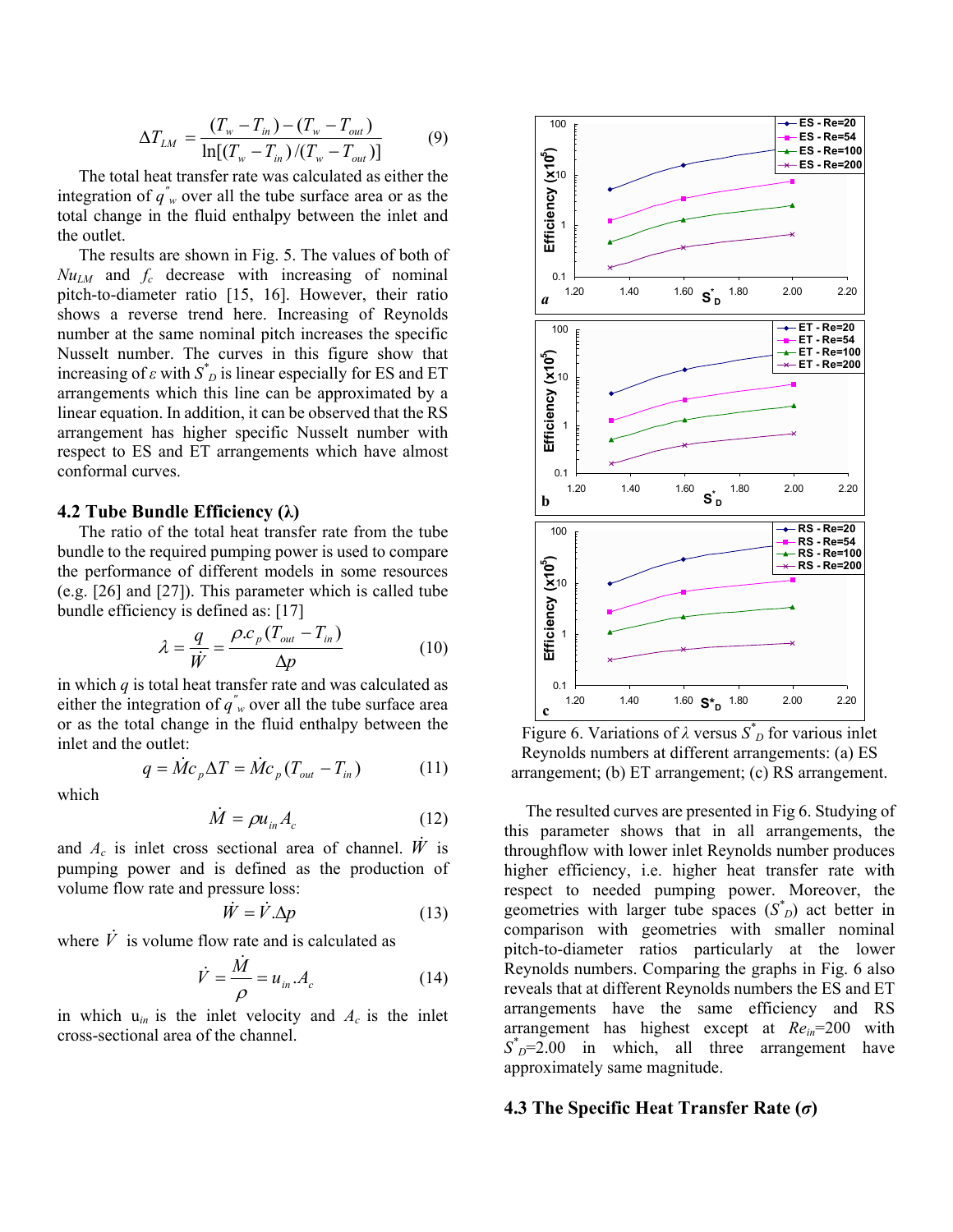All of the performance factors defined here – which are almost a collection of all performance factors which are used in this field by different resources as well as some other parameters which are introduced here – consider just the heat transfer versus pressure losses and show the relative advantage of models to each other transferring maximum heat where the pressure drops are low.

 As discussed previously, developing of technology has brought to need considering the volume which heat exchanger occupies and one of the serious challenges in heat exchangers design is to design a geometry which gives higher requested heat rejection with a rational pressure drops whilst the overall space occupied by the heat exchanger becomes minimum. Figure 7 shows the total occupied area by each of the arrangements at different pitches.



Figure 7. Variations of total occupied area by different arrangements at different investigated nominal pitch-to-diameter ratios

 As it can be seen there is a considerable difference for the occupied areas by different arrangements even with the same nominal pitch-to-diameter ratios. For example RS arrangement has almost 37% more occupied area than ET arrangement at the same  $S_{D}^{*}$  of 2.00. [16] As it comes from [16], the ES and ET arrangements in the most of the cases have very near trends and values particularly at this study it has already seen that even their defined different performance factors are very near to each other while the curves in Fig. 7 show that at the same pitches ET arrangement has lower occupied area and from this viewpoint has advantages to ES arrangement.

 In general, to investigate the occupied space effect of the models which were considered in this study, a parameter which defines the ratio of transferred heat to the volume (surface, in 2D) of model is defined here as:

$$
\sigma = \frac{q}{V_{tot}(orA_{tot})}
$$
 (15)

in which  $V_{tot}$  is the total volume which is occupied by heat exchanger in three dimensional analyses and  $A_{tot}$  in two dimensional analyses. In Eq. (15),  $\sigma$  is specific heat transfer rate from whole of the tube bundle.



Figure 8. Variations of  $\sigma$  versus  $S<sup>*</sup><sub>D</sub>$  for various inlet Reynolds numbers at different arrangements: (a) ES arrangement; (b) ET arrangement; (c) RS arrangement.

 The results in Fig. 8 indicate that geometries with smaller nominal pitch-to-diameter ratios provide higher heat transfer per total area and as it can be expected throughflow with higher inlet Reynolds number will have higher rejected heat per total area. Comparing different arrangements at different Reynolds number in the graphs of Fig. 8 shows that ET and ES arrangements does not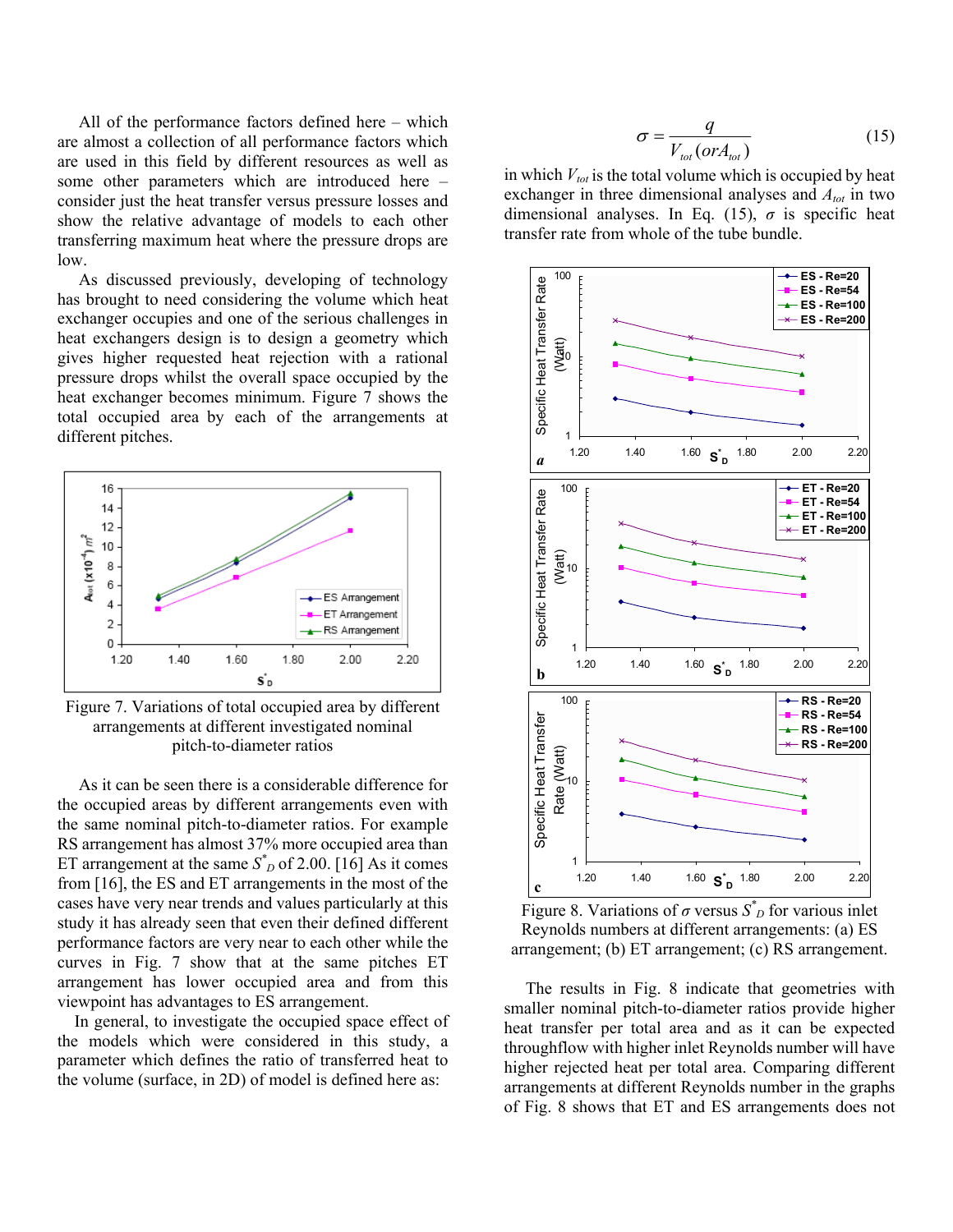have same values at the same pitches and ET arrangement shows higher  $\sigma$  than ES arrangement and in higher Reynolds numbers even has highest specific heat transfer rate. These graphs show that ES arrangement in all Reynolds numbers has lower *σ* magnitudes. However, the trend of curves illustrate that increasing of the Reynolds number reduces the  $\sigma$  values for RS arrangement and increasing the inlet Reynolds number may cause the curve for RS arrangement take lowest values.

#### **4.4 The Overall Performance (***ψ***)**

 The overall performance of a tube bundle can be defined, by accounting for pressure losses and volume limitations as well as heat transfer from bundle. This parameter is defined in Eq. (16) as follows: [16]

$$
\psi = \frac{\lambda}{A^*} \tag{16}
$$

in which  $\lambda$  is efficiency parameter defined by Eq. (10) and *A\** is dimensionless area which is computed from dividing the total area occupied by bundle to the cross-sectional area of one of the tubes of bundle.

 The parameter, *ψ,* defines the amount of transferred heat to the needed pumping power to the total occupied area (volume in 3D) by the geometry of the model. The graphs in Fig. 9 show that in all arrangements, when a flow with lower inlet Reynolds number passes through the channel produces higher overall efficiency and geometries with larger nominal pitch-to-diameter ratios, provide higher overall efficiency rather than geometries with smaller pitches except for RS arrangement at the some Reynolds numbers in which the overall efficiency reduces by increasing of the nominal pitch-to-diameter ratio.

 Comparing of the overall performance of different arrangements at the same inlet Reynolds numbers indicates that in general RS arrangement in most of the pitches and inlet Reynolds numbers provides larger *ψ* values while ES arrangement has lowest ones (see Fig. 9). But by increasing of the Reynolds number of passing fluid flow, RS arrangement indicates a reduction in its overall performance especially at larger geometries. For example, RS arrangement at  $Re_{in} = 200$  and  $S^*_{D} = 2.00$  has minimum overall performance. However, the difference in the overall performance of ES and ET arrangements increases by increasing of the inlet Reynolds number.

If the variations of  $\psi$  curves versus  $S^*_{D}$  for RS arrangements at different inlet Reynolds numbers is followed through graphs of Fig. 9, it is illustrated that with increasing of *Rein* causes the maximum point to move from the larger nominal pitch ratio to smaller one.



Figure 9. Variations of  $\psi$  versus  $S<sup>*</sup><sub>D</sub>$  for various inlet Reynolds numbers at different arrangements: (a) ES arrangement; (b) ET arrangement; (c) RS arrangement.

# **5. Summary and Conclusions**

 The results show that the specific Nusselt number is higher for larger geometries with higher Reynolds number. The graphs for tube bundle efficiency (*λ*) which reflects the ratio of total heat transfer rate to the pumping power and can be a practical parameter indicated that the efficiency of the tube bundles will reduce if the Reynolds number of passing fluid becomes increased. But for larger geometries there is higher efficiency. This means that the flow with low Reynolds number passing through the larger geometry will produce higher efficiency and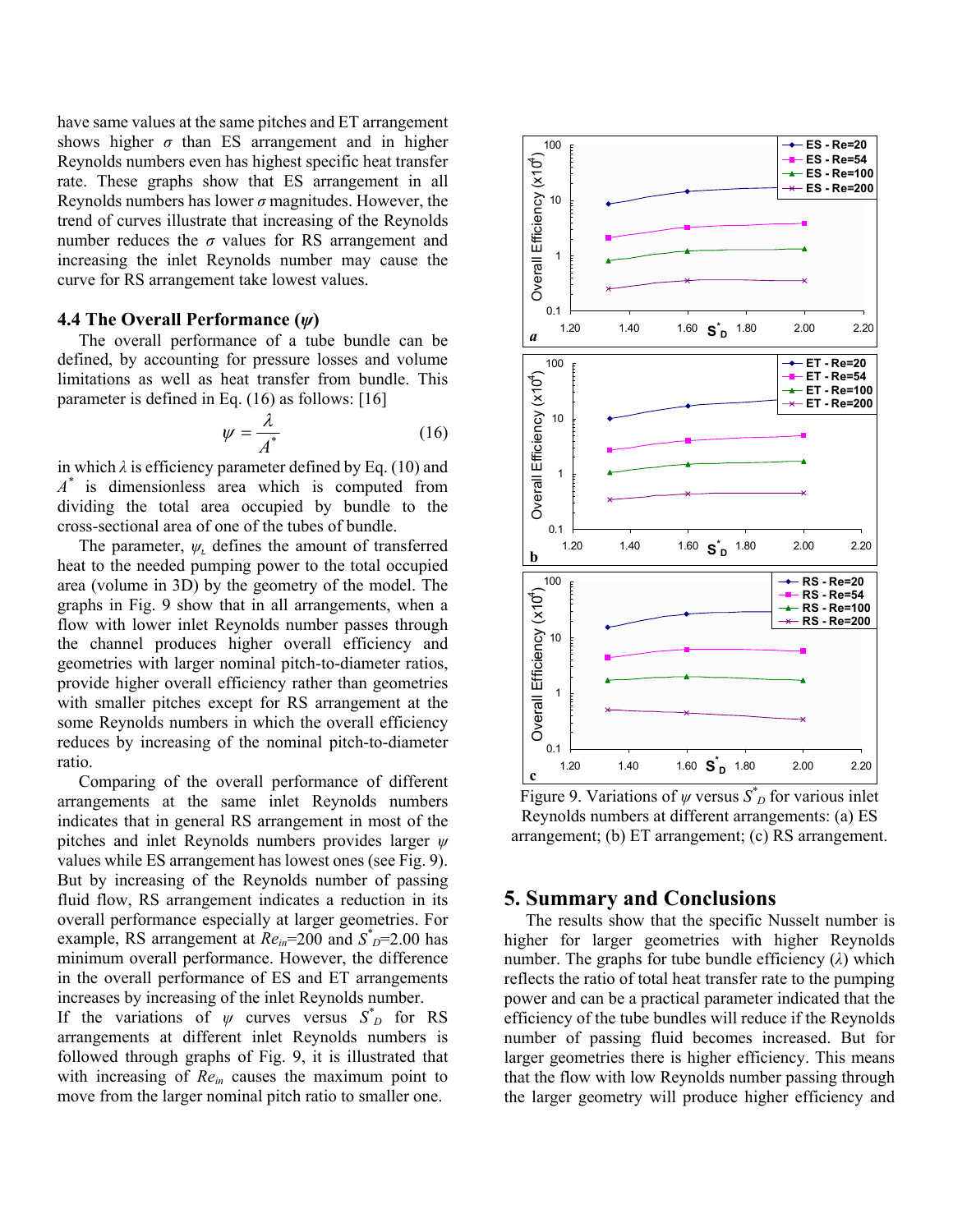the increasing of heat transfer due to increasing of the Reynolds number is not useful from the efficiency view point because in this regard, the pumping power will increase more than the amount of transferred heat. Therefore, the magnitude of efficiency will reduce. Another comparing may be done by considering the size of the tube bundles. At the same conditions the specific heat transfer rate for ET arrangement is highest while ES arrangement shows lowest  $\sigma$  and in all arrangements in all Reynolds numbers the smaller geometries show higher specific heat transfer rate. The results for overall performance which accounts for the effect of the size and pumping power indicated that the trend of curves is like to their correspondent for efficiency factor and the only difference is that at the same nominal pitch ET arrangement shows higher overall performance than ES arrangement while their efficiency is the same.

 The results for variation of efficiency factor with respect to the nominal pitch show that for RS arrangement at higher Reynolds numbers (e.g. *Rein*=200) the efficiency of the tube bundle does not increase considerably by enlargement the geometry more than  $S^*_{D}$ =1.60. In this regard increasing of Reynolds number from 20 to 200 for RS arrangement will produce a nominal pitch-to-diameter ratio which will have the highest overall performance in the range of  $S_{D}^{*}=1.33$  up to 2.00.

### *Nomenclature:*

- *A\** dimensionless area  $(=A_{tot}/A_c)$
- $A_c$  inlet cross-sectional area of the channel  $[m^2]$
- $A_s$  surface of one tube  $\text{[m}^2\text{]}$
- $A_{tot}$  total surface area of tubes  $[m^2]$
- $c_p$  specific heat capacity [J/kgK]<br>*D* tube diameter [m]
- tube diameter [m]
- *ƒc* average friction factor
- $\bar{h}$  average heat transfer coefficient [W/m<sup>2</sup>K]
- *k* thermal conductivity  $[W/mK]$
- $L_{ds}$  downstream length [m] (Fig. 3)
- $L^*_{\leq dS}$ dimensionless downstream length  $(=L_{dS}/D)$
- $L_{tb}$  tube bank length [m] (Fig. 3)
- $L^*$ <sub>*tb*</sub> *dimensionless tube bank length (* $=L<sub>tb</sub>/D$ *)*
- *Lus* upstream length [m] (Fig. 3)
- $L^*$ <sub>us</sub> dimensionless upstream length  $(=L_{us}/D)$
- $\dot{M}$  mass flow rate [kg/s]
- *NL* the number of tube rows
- *Nuav* average Nusselt number
- $Nu<sub>LM</sub>$  average Nusselt number based on a log-mean temperature difference
- *p* pressure [Pa]
- $\dot{V}$  volume flow rate  $[m^3/s]$
- *q* total heat transfer rate [W]
- *q*<sup>*w*</sup> w heat flux from tube walls  $\text{[W/m}^2\text{]}$
- *Rein* Reynolds number based on inlet velocity  $(=u_{in}D/v)$
- nominal pitch  $[m]$  (Fig. 2)  $S_D^D$
- nominal pitch-to-diameter ratio  $(=S_D/D)$
- longitudinal pitch  $[m]$  (Fig. 2)
- $S_L$ <br> $S^*$  $longitudinal pitch-to-diameter ratio (=S<sub>I</sub>/D)$
- $S_T$  transverse pitch [m] (Fig. 2)
- $S^*$ <sub>*T*</sub> nominal pitch-to-diameter ratio  $( = S_T/D)$
- *T* temperature [K]
- *u x*-direction velocity [m/s]
- $\nu$  *y*-direction velocity  $[m/s]$
- $u_{in}$  inlet velocity  $[m/s]$
- $V_{tot}$  total volume of a tube bundle  $[m^3]$
- $\dot{W}$  pumping power [W]
- *x* Cartesian *x*-coordinate [m]
- *y* Cartesian *y*-coordinate [m]

#### **Greek symbols**

- *∆p* pressure difference [Pa]
- *∆T* temperature difference [K]
- *ε* specific Nusselt number
- *εf* specific friction loss
- $\dot{\theta}$  angle from the front of tube [degree]
- *λ* tube bundle efficiency
- $\mu$  fluid dynamic viscosity [kg/m.s]
- *v* fluid cinematic viscosity  $[m^2/s]$   $(=\mu/\rho)$
- $\rho$  fluid density  $\lceil \text{kg/m}^3 \rceil$
- $\sigma$  specific heat transfer rate  $\text{[W/m}^2$
- *ψ*overall performance of tube bundle

#### **Subscripts**

- *in* inlet
- *out* outlet
- *w* tube wall

### **Abbreviations**

- ES equal spacing
- ET equilateral triangle
- RS rotated square
- RMS root mean square

### *References:*

[1] APU, UK, May 2001. Details have been published by the UK patent office.

[2] O. Uzol, C. Camci, Elliptical Pin Fins as an